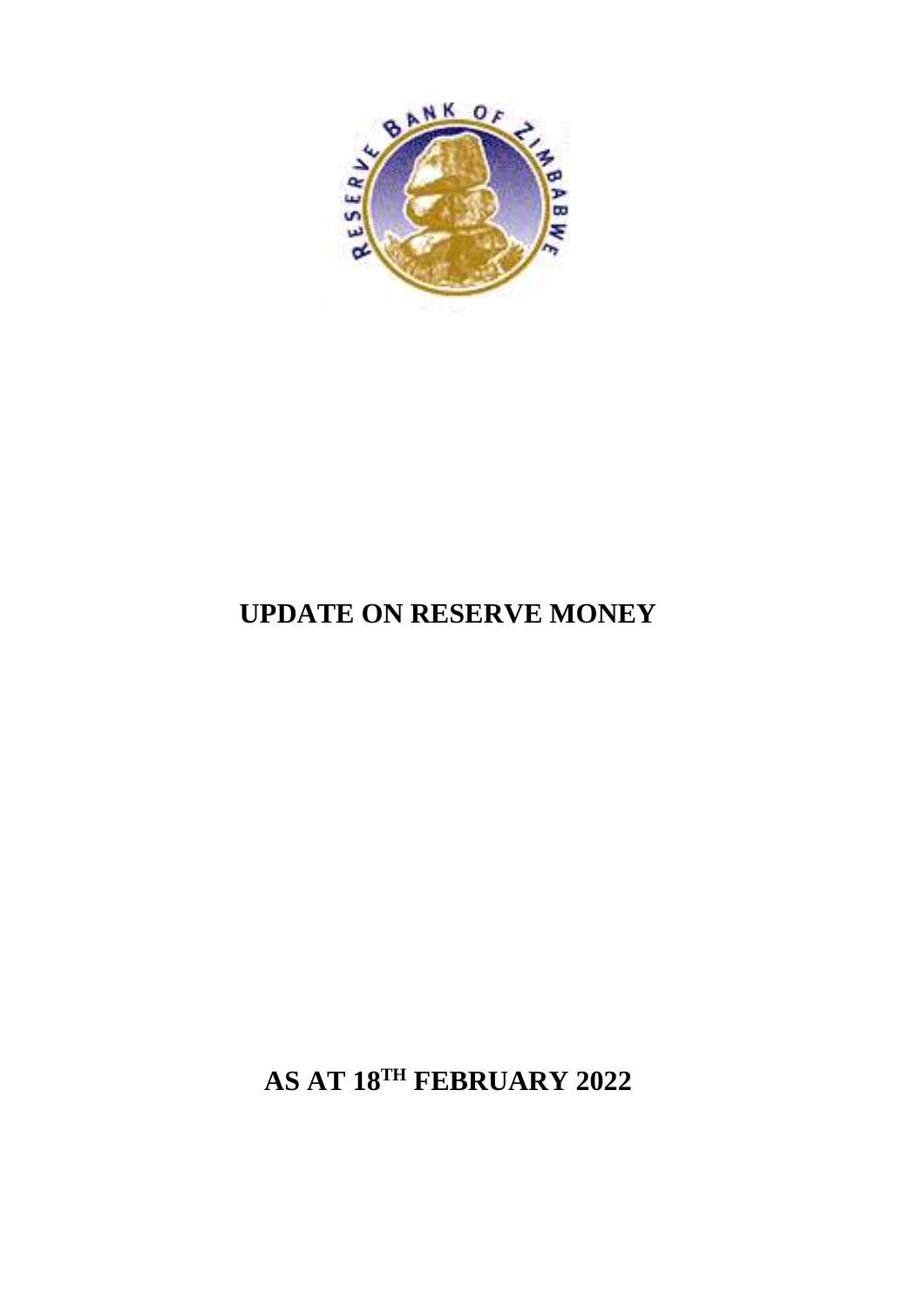## **RESERVE MONEY**

- 1. Reserve money declined by ZW\$509.96 million to ZW\$26.25 billion during the week ending 18<sup>th</sup> February 2022, compared to the previous week's position of ZW\$26.76 billion.
- 2. The decrease in reserve money largely reflected declines of ZW\$537.07 million and ZW\$65.06 million in required reserves and banks' liquidity (RTGS balances) at the Reserve Bank, respectively. Partially offsetting the decrease reserve money was an increase of ZW\$92.16 million in currency issued.

|                                                             |          |               |                |                |                |            |             | <b>PRELIMINARY ESTIMATES</b>       |                                    |                                           |
|-------------------------------------------------------------|----------|---------------|----------------|----------------|----------------|------------|-------------|------------------------------------|------------------------------------|-------------------------------------------|
|                                                             | $Jun-21$ | <b>Jul-21</b> | <b>Aug -21</b> | <b>Sep -21</b> | <b>Oct -21</b> | $Nov - 21$ | Dec -21 $*$ | Week<br><b>Ending</b><br>28 Jan-22 | Week<br><b>Ending</b><br>11 Feb-22 | Week<br><b>Ending</b><br><b>18 Feb-22</b> |
| Currency<br>Issued by<br><b>RBZ</b>                         | 3.90     | 4.51          | 4.75           | 4.77           | 4.81           | 4.91       | 5.15        | 5.10                               | 4.96                               | 5.05                                      |
| <b>Banking</b><br>Sector<br>Deposits at<br><b>RBZ</b>       | 20.95    | 20.43         | 23.74          | 21.47          | 19.54          | 23.28      | 20.79       | 22.34                              | 21.80                              | 21.20                                     |
| <i>Statutory</i><br>(Required)<br>Reserves                  | 7.27     | 7.86          | 8.22           | 9.26           | 9.54           | 18.71      | 19.78       | 21.33                              | 20.80                              | 20.26                                     |
| Banks'<br><b>RTGS</b><br>Liquidity                          | 13.68    | 12.57         | 15.53          | 12.22          | 10.00          | 4.57       | 1.01        | 1.01                               | 1.01                               | 0.94                                      |
| Other<br>Deposits                                           | 0.00     | 0.00          | 0.00           | 0.00           | 0.00           | 0.00       | 0.00        | 0.00                               | 0.00                               | 0.00                                      |
| <b>Reserve</b><br><b>Money</b>                              | 24.84    | 24.94         | 28.50          | 22.24          | 24.36          | 28.19      | 25.94       | 27.44                              | 26.76                              | 26.25                                     |
| Currency<br>Issued/<br>Reserve<br><b>Money Ratio</b><br>(%) | 15.68    | 18.09         | 16.67          | 18.18          | 19.76          | 17.40      | 19.86       | 18.59                              | 18.54                              | 19.25                                     |

**Table 1: Reserve Money Developments (ZW\$ Billions)**